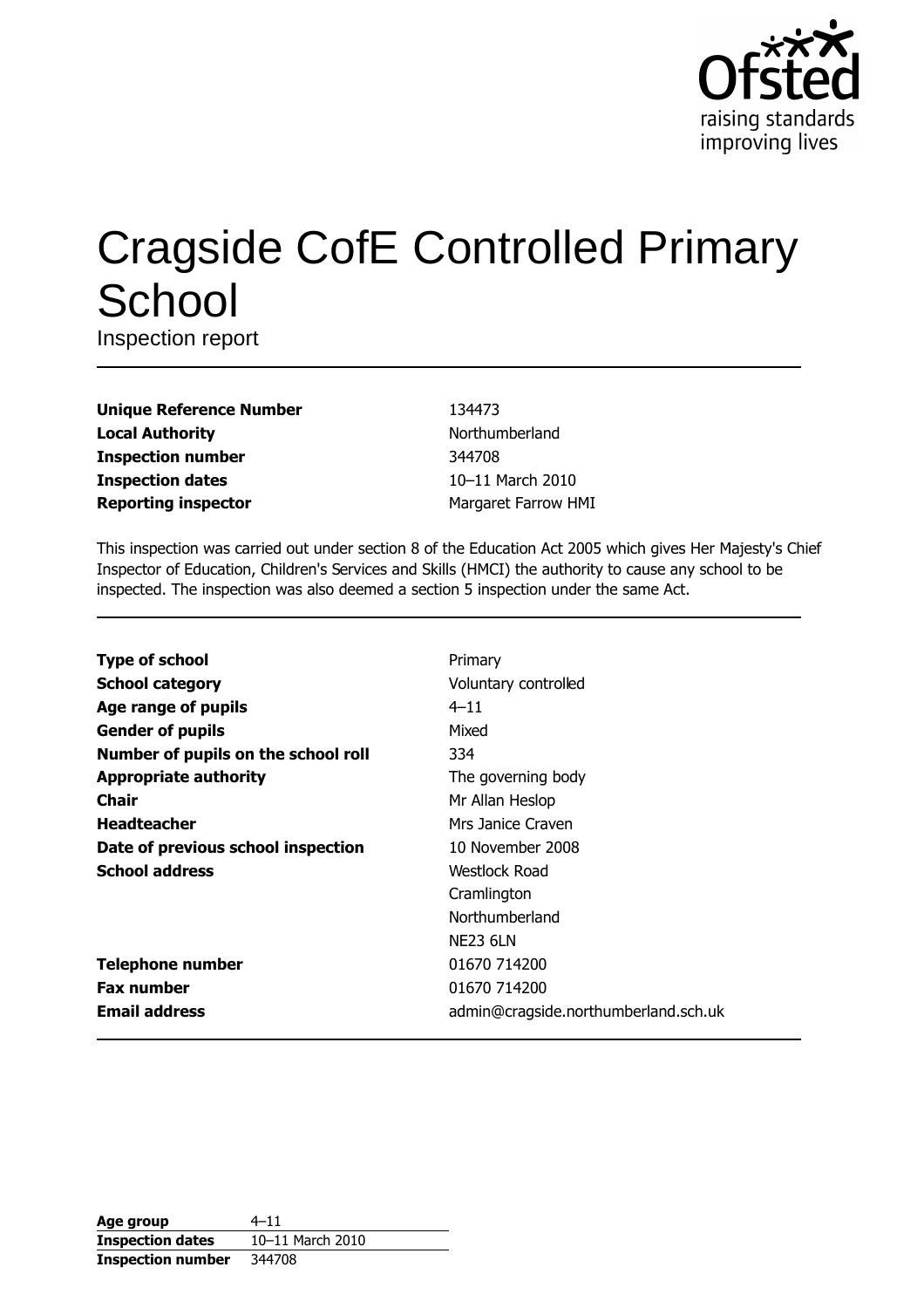The Office for Standards in Education, Children's Services and Skills (Ofsted) regulates and inspects to achieve excellence in the care of children and young people, and in education and skills for learners of all ages. It regulates and inspects childcare and children's social care, and inspects the Children and Family Court Advisory Support Service (Cafcass), schools, colleges, initial teacher training, work-based learning and skills training, adult and community learning, and education and training in prisons and other secure establishments. It rates council children's services, and inspects services for looked after children, safequarding and child protection.

Further copies of this report are obtainable from the school. Under the Education Act 2005, the school must provide a copy of this report free of charge to certain categories of people. A charge not exceeding the full cost of reproduction may be made for any other copies supplied.

If you would like a copy of this document in a different format, such as large print or Braille, please telephone 08456 404045, or email enquiries@ofsted.gov.uk.

You may copy all or parts of this document for non-commercial educational purposes, as long as you give details of the source and date of publication and do not alter the documentation in any way.

Royal Exchange Buildings St Ann's Square Manchester M2 7LA T: 08456 404045 Textphone: 0161 618 8524 E: enquiries@ofsted.gov.uk W: www.ofsted.gov.uk © Crown copyright 2010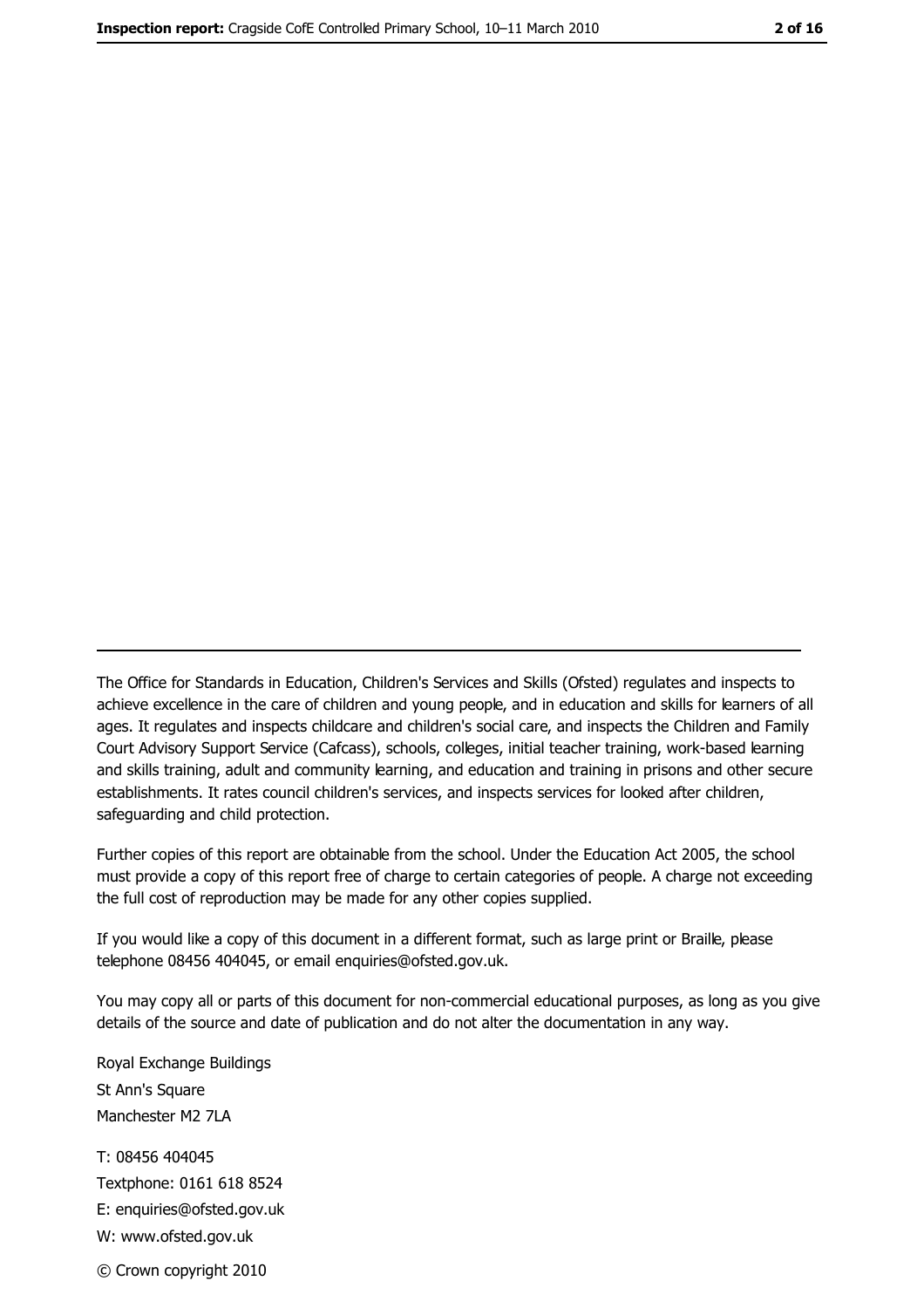# **Introduction**

This inspection was carried out by one of Her Majesty's Inspectors and two additional inspectors, one of whom was present for the first day. Inspectors observed 15 teachers and conducted 22 lesson observations. They also visited a number of other lessons for shorter periods. The inspectors had meetings with the headteacher and deputy headteacher, middle managers, the governing body's standards committee, a local authority representative, groups of children and a group of parents. They observed the school's work and looked at the school's performance and assessment data, safeguarding and other key policies, improvement plans and progress reports on the key issues for improvement identified at the time of the last inspection. They also analysed the results of the school's recent parents' and carers', and pupils' questionnaires.

The inspection team reviewed many aspects of the school's work. It looked in detail at the following:

- current standards and progress of pupils  $\blacksquare$
- the impact of leadership and management on actions for improvement identified at  $\blacksquare$ the time of the last inspection
- the impact of improvements made to the Early Years Foundation Stage.  $\blacksquare$

# Information about the school

Cragside is a much larger than average primary school. A lower than average proportion of pupils is known to be entitled to a free school meal. Virtually all pupils are of White British Heritage and there are more boys than girls in most classes. An average proportion of pupils are deemed to have special educational needs and/or disabilities, while the proportion with a statement of special educational needs is well above that found nationally. The school was subject to special measures following the last inspection in November 2008. In April 2009, the school moved into new premises. A new headteacher was appointed at the same time, after being appointed as temporary headteacher the previous term. A private Early Years and Childcare setting operates from a building adjoining the school. The setting will receive a separate inspection and was not inspected at this time.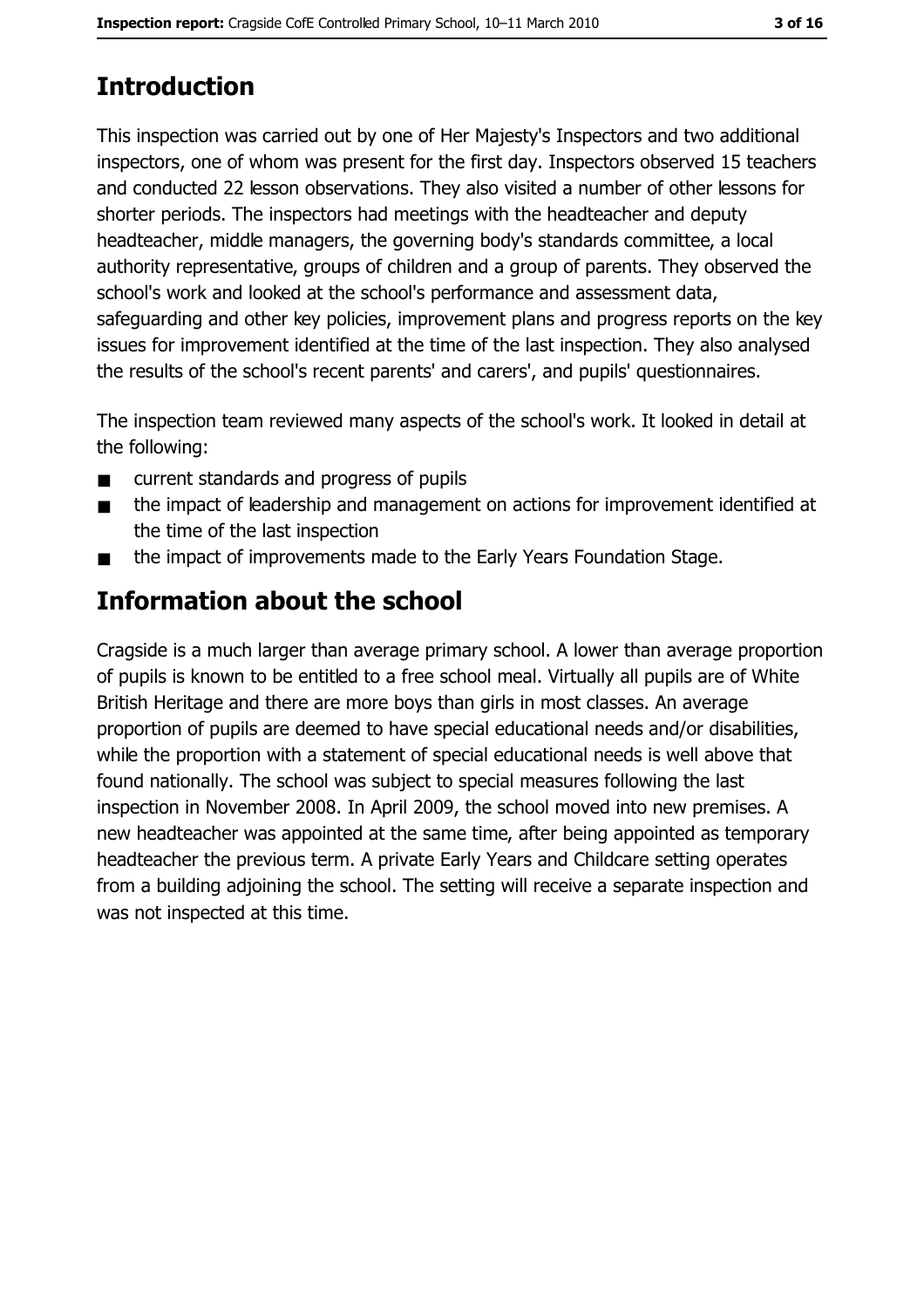## **Inspection judgements**

## Overall effectiveness: how good is the school?

#### The school's capacity for sustained improvement

## **Main findings**

In accordance with section 13 (4) of the Education Act 2005, Her Majesty's Chief Inspector is of the opinion that the school no longer requires special measures. When Cragside was inspected in November 2008, pupils' attainment was inadequate, particularly in Years 3 to 6, and pupils' progress from their starting points was also inadequate. Since then, improvement has been rapid. This is due to the relentless and successful focus of leaders, middle managers and staff, in improving pupils' attainment and progress, the quality of teaching, assessment and leadership. As a result, attainment is rising strongly and these other aspects are now good. Although the overall effectiveness of the Early Years Foundation Stage has been judged satisfactory, this is in the context of significant weaknesses in assessment and provision identified by the previous inspection in November 2008. From broadly average starting points children now make satisfactory and improving gains in their learning. Good actions have been taken to improve provision in the Early Years Foundation Stage, but more still needs to be done in ensuring that staff have consistently high expectations of what children can achieve, in providing a better balance of child-initiated and adult-led activities and in enriching further the significantly improved outdoor areas through the addition of large wheeled toys.

Standards are rising and are above average in Key Stage 1. The proportion of pupils in Key Stage 2 attaining Level 4 in their summer 2009 national tests was above average in English and average in mathematics. However, below-average proportions attained higher levels, especially in science. Although similar to that found nationally, boys' attainment was not as good as girls'. Since then, the picture of attainment has improved further. Current detailed assessment information and evidence from the inspection, show that more pupils are now attaining highly, the gap in the performance of boys and girls is narrowing well, and, given their starting points, pupils are making good progress overall in their learning. Vulnerable pupils and those with special educational needs and/or difficulties also make good progress due to the very effective interventions and actions taken to support and care for them. These include the impact of good and successful partnerships with outside agencies. The school is aware that progress is not as rapid in science; the focus has, by necessity, been on improving pupils' literacy and numeracy skills. Leaders have clear plans to broaden the satisfactory curriculum, including provision for science, to make it more creative, interesting and engaging for pupils.

The quality of teaching is good overall; some is outstanding and teaching is never less than satisfactory. The school knows it needs to continue its drive to eradicate the remaining inconsistencies so that all teaching is as good as the best. The quality of care,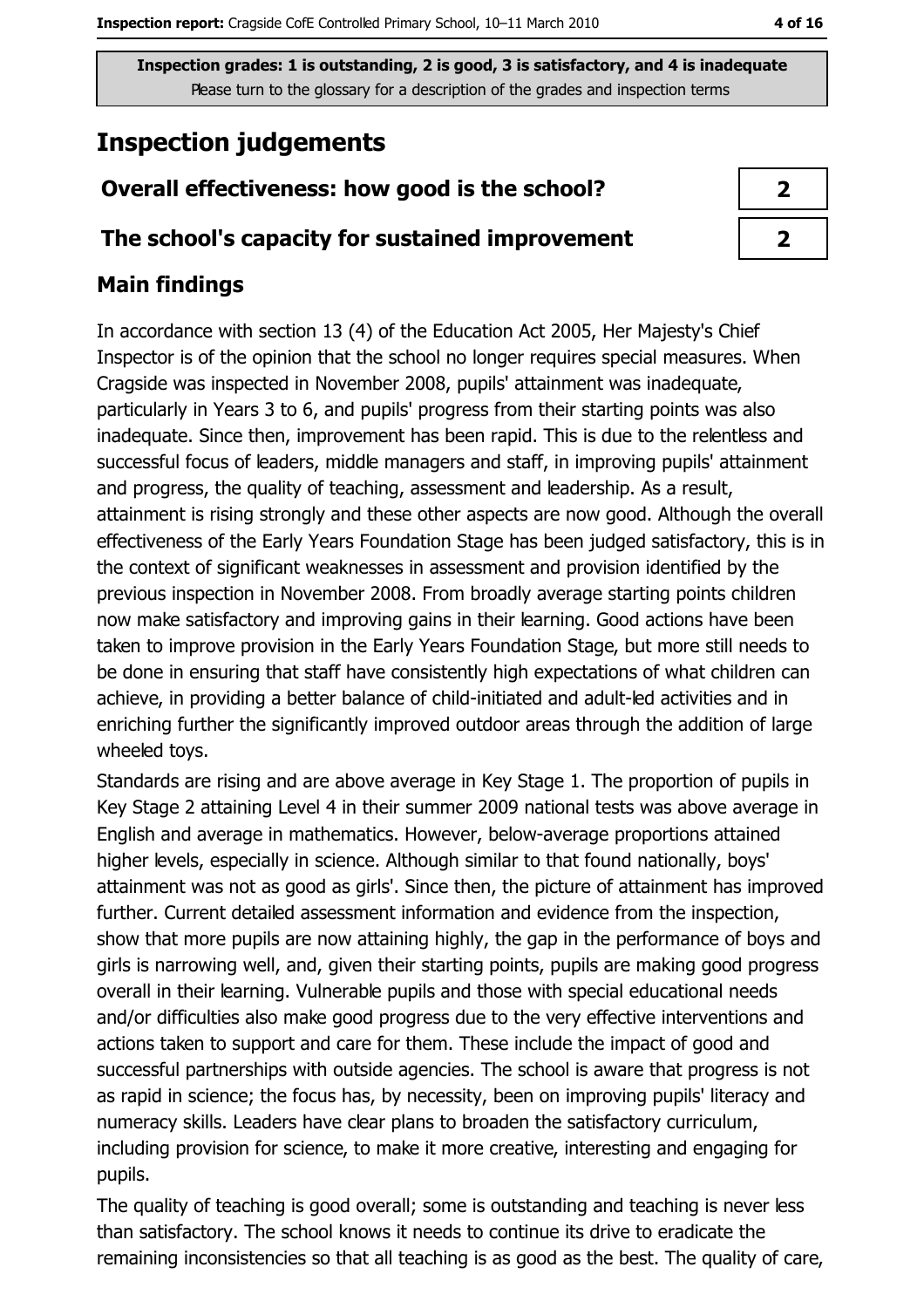quidance and support provided by staff is good. A caring and nurturing atmosphere permeates the school. This helps to ensure pupils feel safe and well supported, especially in times of need, and to make the most of their time here. It also promotes their good behaviour, strong personal qualities and good spiritual, social and moral development.

Upon her arrival, the headteacher quickly galvanised staff and governors in the shared quest for improvement. Good progress has been made against all five issues identified at the time of the last inspection. Morale is high, as evidenced in teachers' enthusiasm and the high quality relationships between pupils and staff and amongst the staff themselves. The headteacher, together with the dynamic deputy headteacher and empowered middle managers, has introduced a rigorous three-weekly monitoring and evaluation cycle. This has assured a tenacious, shared and successful focus on what is working well and what needs to get better. As a result, school self-evaluation is accurate and quides the sharply focused school improvement plan that is also monitored regularly. Governance has improved and is now satisfactory, with strengths in the way that the governing body's standards committee has worked with leaders to challenge and support improvement. The school has moved forward swiftly over the past year and its dependence on the good, intensive support from the local authority has diminished to a normal entitlement. As a result of these improvements, value for money is good and the school has good capacity to improve further.

## What does the school need to do to improve further?

- Improve the quality of children's learning in the Early Years Foundation Stage, by:  $\blacksquare$ 
	- ensuring a better balance of child-initiated and adult-led activities
	- providing a higher level of challenge through questioning and quidance to make sure that all children can achieve their best
	- providing access to large wheeled toys.
- Raise attainment further in subjects other than English and mathematics, by:  $\blacksquare$ 
	- ensuring the good assessment information teachers have is used to plan lessons that are matched to pupils' individual needs
	- ensuring all teaching is as good as the best
	- developing the curriculum to ensure it is interesting and engaging across a wider range of subjects.

## **Outcomes for individuals and groups of pupils**



Inspection evidence from lesson observations, the school's regular and accurate assessment information about pupils' progress and its evaluations of teaching, show that pupils are now making at least satisfactory and often good progress in lessons. This is helping to tackle the history of underachievement and ensuring that pupils' attainment is improving to be at least in line with that expected for their age. There has been good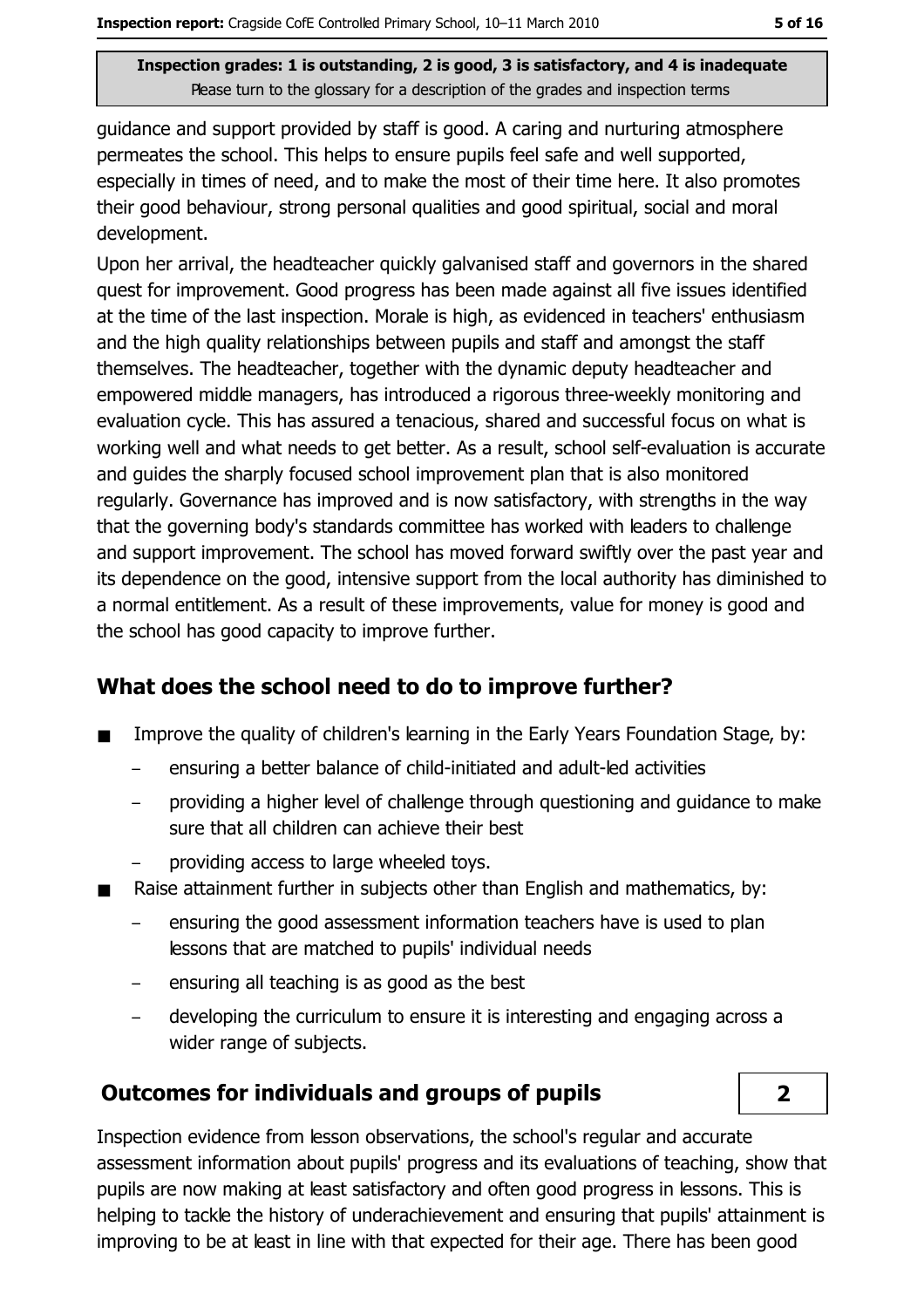improvement in pupils' progress in mathematics, particularly for boys, and it now equals that in English. The special educational needs coordinator uses detailed tracking data about pupils with special educational needs and/or disabilities to make sure staff identify exactly what is needed to help them make good progress, whether in lessons or in small group interventions. Consequently, they too make good progress in lessons and in their learning. Pupils' improving and now average attendance, good behaviour and attitudes to learning are testimony to their increasing enjoyment of school. Parents and carers and pupils' questionnaire responses confirm this and also report that pupils are safe. Pupils spoken to say they feel very safe and confident that there is always someone there to help them when they have a problem. While they say there is occasional bullying, they also say that once an adult is informed, it is quickly tackled. Pupils have a satisfactory understanding of how to live healthy lifestyles and the good range of sporting activities available after school is valued by them. The promotion of pupils' emotional well-being is strong, helping to build their confidence, self-esteem and good social skills. Pupils say they are proud to belong to their new school and local community and their contribution to both is satisfactory. There are good links with their local church and greater involvement in the local church community. Pupils' improving basic skills, personal qualities, team working and information and communication technology (ICT) skills, along with effective arrangements for moving into secondary school, help to make sure they are satisfactorily prepared for the next stage in their education.

| These are the grades for pupils' outcomes |  |  |
|-------------------------------------------|--|--|
|-------------------------------------------|--|--|

| Pupils' achievement and the extent to which they enjoy their learning                                       |                         |
|-------------------------------------------------------------------------------------------------------------|-------------------------|
| Taking into account:<br>Pupils' attainment <sup>1</sup>                                                     | 3                       |
| The quality of pupils' learning and their progress                                                          | 2                       |
| The quality of learning for pupils with special educational needs and/or<br>disabilities and their progress | 2                       |
| The extent to which pupils feel safe                                                                        |                         |
| <b>Pupils' behaviour</b>                                                                                    | $\overline{\mathbf{2}}$ |
| The extent to which pupils adopt healthy lifestyles                                                         | 3                       |
| The extent to which pupils contribute to the school and wider community                                     |                         |

The grades for attainment and attendance are: 1 is high; 2 is above average; 3 is broadly average; and 4 is low.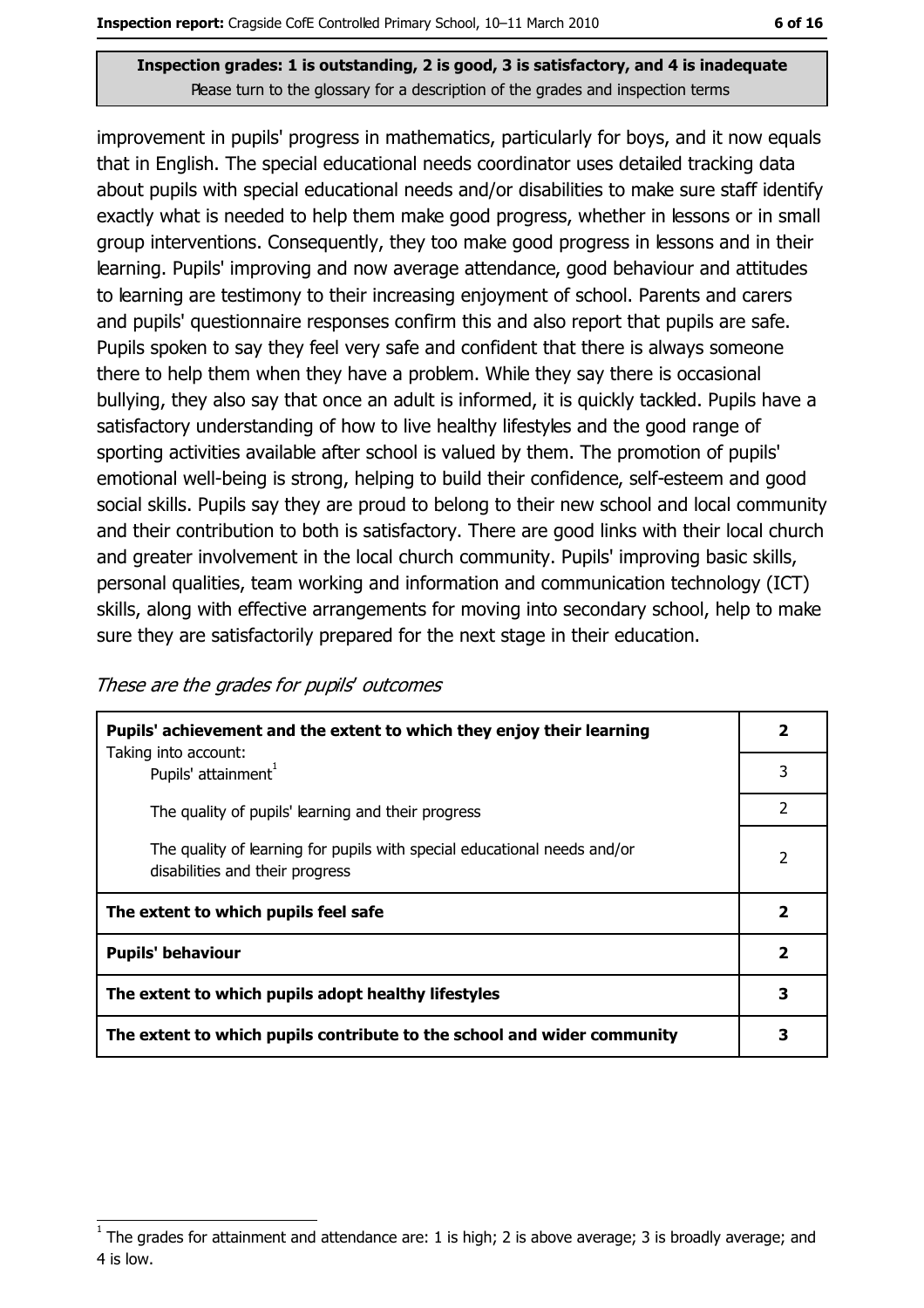| Inspection grades: 1 is outstanding, 2 is good, 3 is satisfactory, and 4 is inadequate<br>Please turn to the glossary for a description of the grades and inspection terms |   |
|----------------------------------------------------------------------------------------------------------------------------------------------------------------------------|---|
| The extent to which pupils develop workplace and other skills that will<br>contribute to their future economic well-being                                                  |   |
| Taking into account:<br>Pupils' attendance <sup>1</sup>                                                                                                                    | 3 |
| The extent of pupils' spiritual, moral, social and cultural development                                                                                                    |   |

## How effective is the provision?

Good relationships between pupils and staff and pupils' positive attitudes to learning typify all lessons. In good and outstanding lessons, teachers make sure their teaching is well-planned to meet pupils' individual needs, including those of higher ability. Pupils respond to teachers' questioning articulately, and with confidence. They work equally well on their own, in pairs or in groups, and they are successfully involved in evaluating their own learning and that of their peers. Such attributes and good teaching skills ensure pupils make good progress. In the few satisfactory lessons, although planning is detailed, it is not always pitched precisely enough to the different abilities of pupils in class; consequently, in these classes pupils' progress is no better than satisfactory. Assessment information, which is now of good quality, generally enables staff to track pupils' progress regularly, plan their future learning needs and quickly identify any areas of underachievement. This helps managers' pin-point exactly the individual interventions and support needed to help pupils catch up. Consistently good quality marking and feedback to pupils help them to know how well they are doing and what they need to do to improve further. The satisfactory curriculum is enriched through good use of ICT and the range of extra-curricular activities available. Pupils say these add to their enjoyment of school. Staff know their pupils well and care for them very effectively. Lunchtimes are well supervised and pupils enjoy playing games and taking part in the clubs available. They are confident that there is always an adult around in whom they can confide when they are troubled or just want someone to talk to. Some particularly appreciate the prayer garden that has been developed to provide space to think and reflect.

| The quality of teaching                                                                                    |  |
|------------------------------------------------------------------------------------------------------------|--|
| Taking into account:<br>The use of assessment to support learning                                          |  |
| The extent to which the curriculum meets pupils' needs, including, where<br>relevant, through partnerships |  |
| The effectiveness of care, guidance and support                                                            |  |

These are the grades for the quality of provision

### How effective are leadership and management?

Good efforts are made to include all pupils fully in the life of the school and to provide them with equal opportunity to learn and develop as individuals. This can be seen in the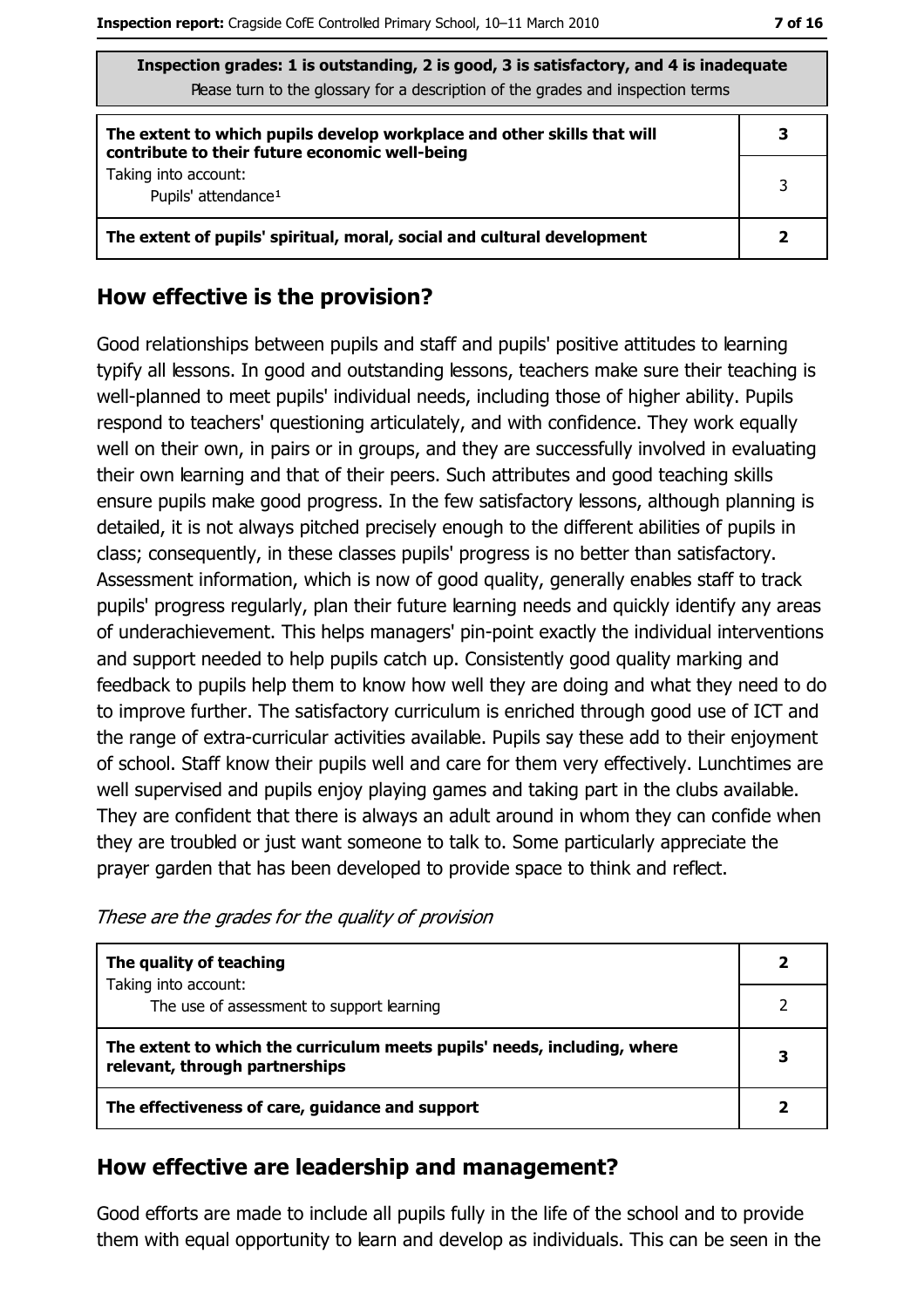way in which the school monitors the achievement of individuals and groups such as vulnerable pupils, and takes any action needed to make sure they are making similar progress to their peers. Robust safeguarding procedures are regularly reviewed and meet statutory requirements. The school continually strives to improve partnerships with parents and carers and these are now good. Their views have recently been canvassed and virtually all are happy with the education and care provided. Weekly informative newsletters are provided and parents and carers spoken to by inspectors appreciate these, as well as the tangible improvement in the school and in communications between home and school. Strong partnership working with a wide range of agencies successfully supports pupils' well-being, particularly for vulnerable children and their families in times of need. Good partnership with the local authority provided helpful support to promote pupils' learning in the beginning of the school's journey to improvement, and the local authority has sensibly stepped back as the school has built its own capacity and strengths.

Community cohesion is promoted satisfactorily. A strong sense of community pervades the school and some innovative work is taking place to help pupils understand notions of identity and diversity. The school is aware that pupils have more limited understanding of the diversity in other parts of the United Kingdom and plans are well underway to improve this through developments in the curriculum and by linking with two schools of different contexts, as well as a school abroad.

| The effectiveness of leadership and management in embedding ambition and<br>driving improvement                                                                     | $\overline{\mathbf{2}}$ |
|---------------------------------------------------------------------------------------------------------------------------------------------------------------------|-------------------------|
| Taking into account:<br>The leadership and management of teaching and learning                                                                                      | 2                       |
| The effectiveness of the governing body in challenging and supporting the<br>school so that weaknesses are tackled decisively and statutory responsibilities<br>met | 3                       |
| The effectiveness of the school's engagement with parents and carers                                                                                                | 2                       |
| The effectiveness of partnerships in promoting learning and well-being                                                                                              | $\overline{\mathbf{2}}$ |
| The effectiveness with which the school promotes equality of opportunity and<br>tackles discrimination                                                              | $\overline{\mathbf{2}}$ |
| The effectiveness of safeguarding procedures                                                                                                                        | $\overline{\mathbf{2}}$ |
| The effectiveness with which the school promotes community cohesion                                                                                                 | 3                       |
| The effectiveness with which the school deploys resources to achieve<br>value for money                                                                             | 2                       |

These are the grades for leadership and management

## **Early Years Foundation Stage**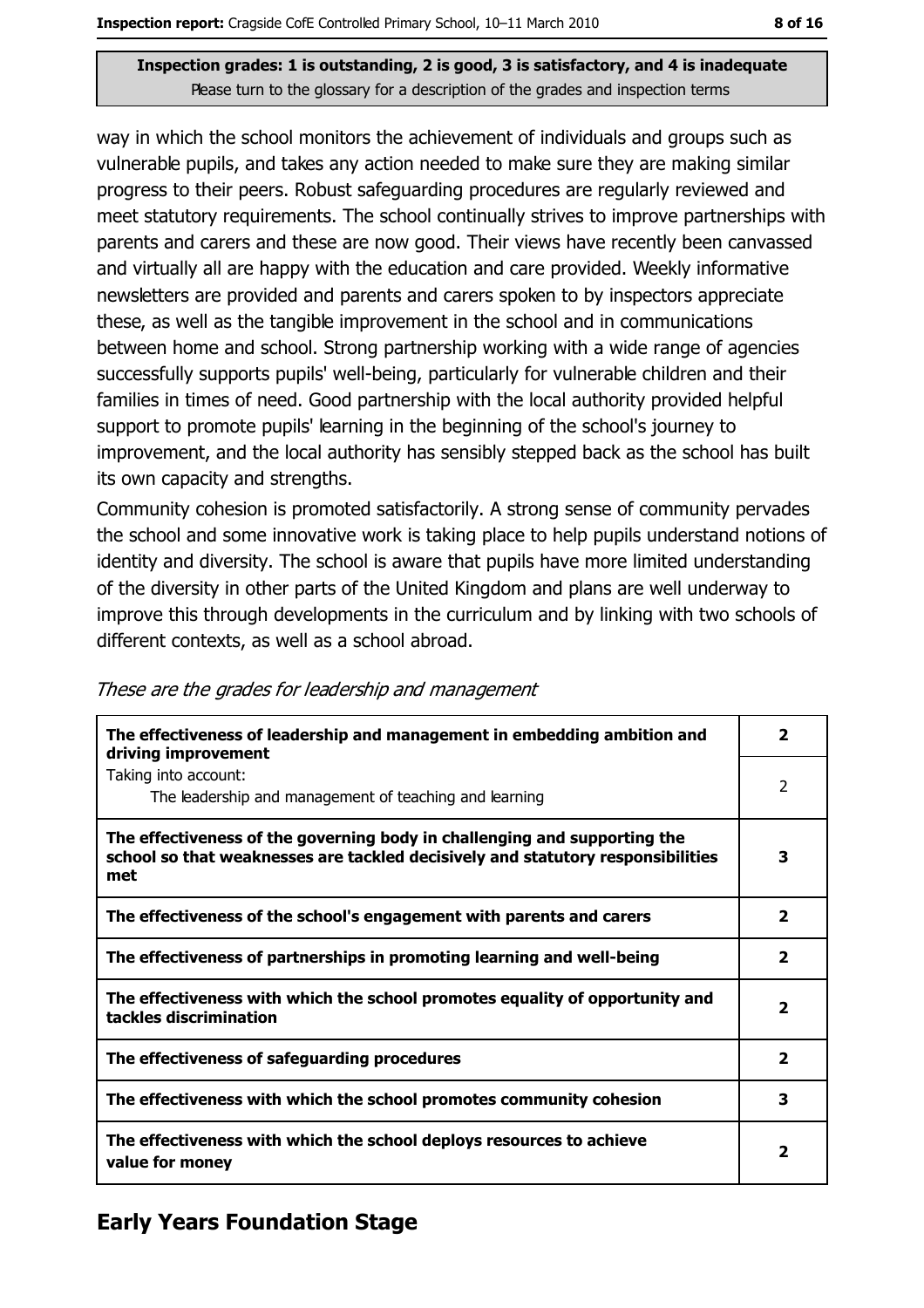Through an improving curriculum, better teaching, much improved resources and accommodation, standards are beginning to rise in all areas of learning. Although writing skills are comparatively weaker, the school is introducing a new strategy to promote independent writing to tackle this. Children's personal development is good; they behave well and interact with one another sensibly and productively. They are keen to learn, listen attentively in whole-class sessions and apply themselves happily to the range of activities available. Although much improved from the time of the last inspection, the balance between teacher-directed and child-initiated learning is not yet right and staff sometimes miss opportunities to challenge and stretch children's learning in their chosen activities. That said, new assessment and planning systems are good and provide staff with clear information to plan for children's next steps. Welfare and safequarding arrangements are good and meet requirements well. Children understand how to be safe, for example when moving around the school and handling equipment. Leadership is good because leaders have done well to improve provision and outcomes in such a short space of time. Effective support from the local authority has contributed to improvements alongside the headteacher's drive to get things right. Significant investment has been made to increase the range and quality of equipment. This includes partnership with the private setting to develop large climbing equipment in a shared area. Children now access a wide range of activities indoors and out. Opportunities to play on large wheeled equipment are more limited.

These are the grades for the Early Years Foundation Stage

| <b>Overall effectiveness of the Early Years Foundation Stage</b>                      | 3 |
|---------------------------------------------------------------------------------------|---|
| Taking into account:<br>Outcomes for children in the Early Years Foundation Stage     |   |
| The quality of provision in the Early Years Foundation Stage                          |   |
| The effectiveness of leadership and management of the Early Years<br>Foundation Stage |   |

#### **Views of parents and carers**

The section 8 monitoring visit was converted to a section 5 inspection; consequently, parents and carers did not receive Ofsted questionnaires. However, the school's 101 recently completed parents' and carers' questionnaires have been considered. Outcomes from these were fed back to parents and carers in a newsletter, identifying what was good and the actions the school will take to improve further. Some parents and carers also met with inspectors, providing their views on improvements made since the time of the last inspection, the strengths of the school and what needs to improve. Parents and carers who spoke to inspectors and virtually all of those who responded to the school's questionnaire are full of praise for the quality of care, leadership and education provided. Parents and carers spoken to reported very good improvements since the last inspection. They mentioned, for example, improvements in leadership, communications,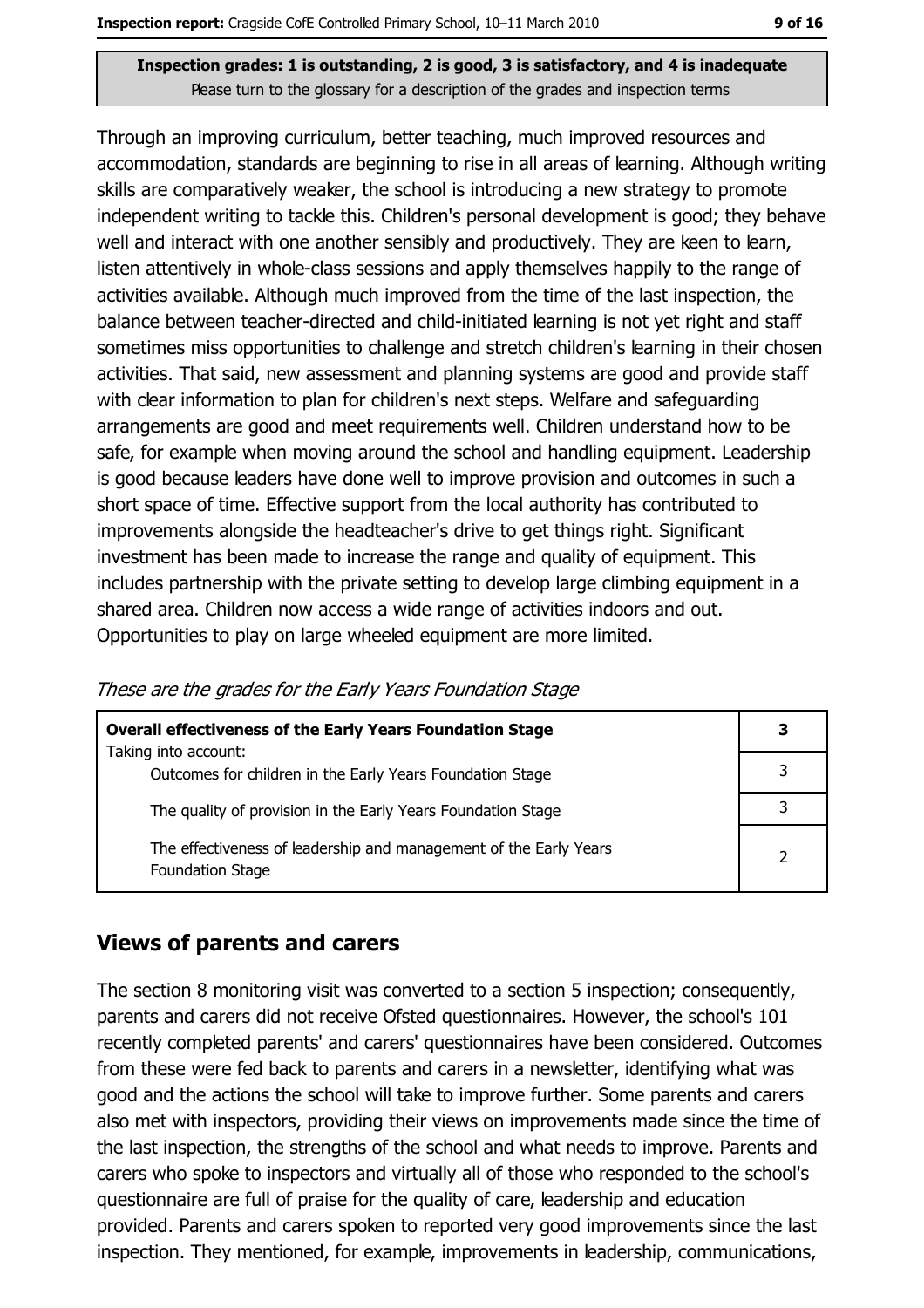their children's learning and progress, and in developing their understanding of how to help their child's learning. When asked what the school could to do better, one parent's view echoed that of many when she said, 'Keep on doing what they are already doing and not slip back'.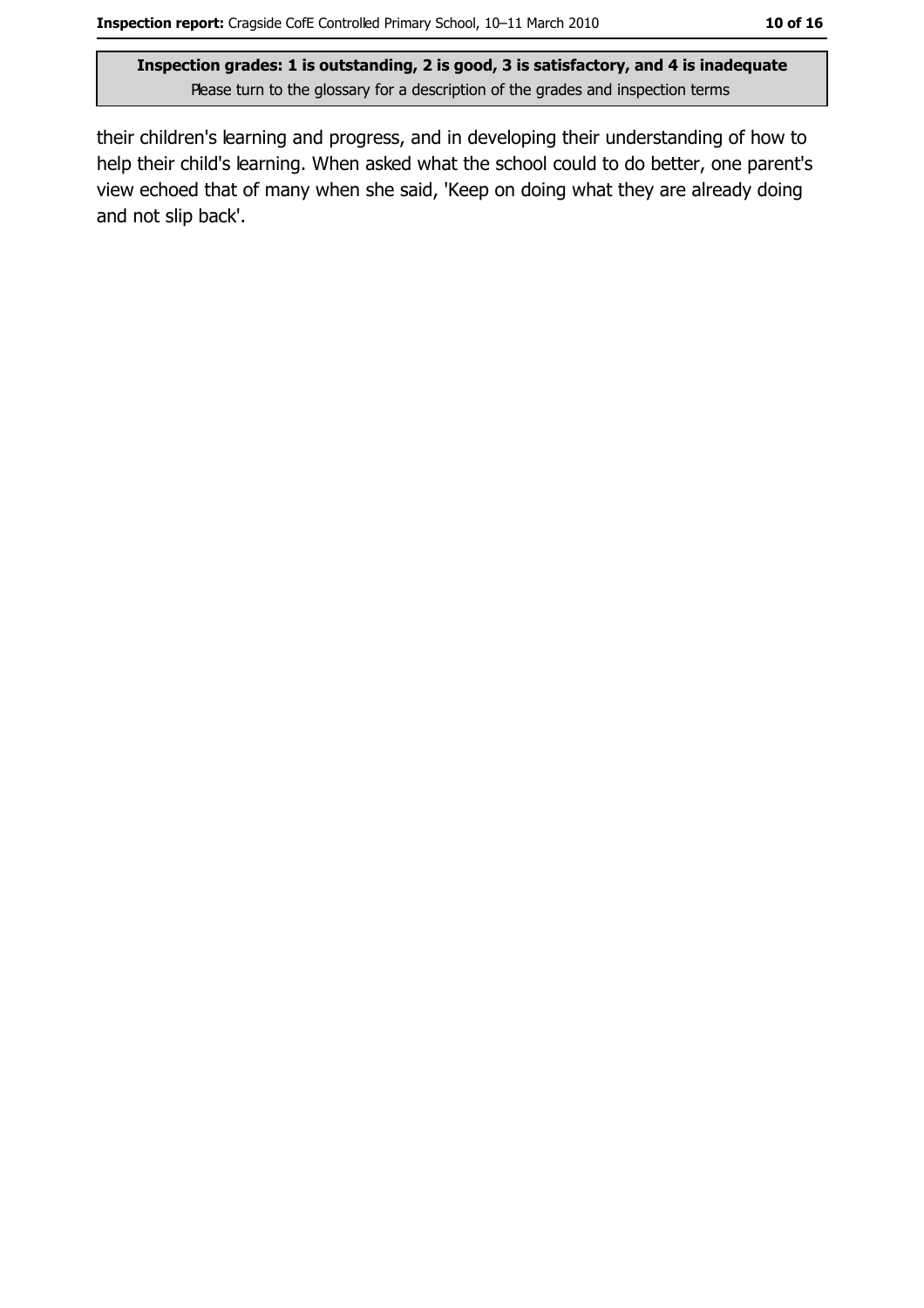## Responses from parents and carers to Ofsted's questionnaire

Parental questionnaires are not normally distributed for inspections conducted under section 8 of the Education Act 2005, unless inspectors have specific reasons to request that the school does so.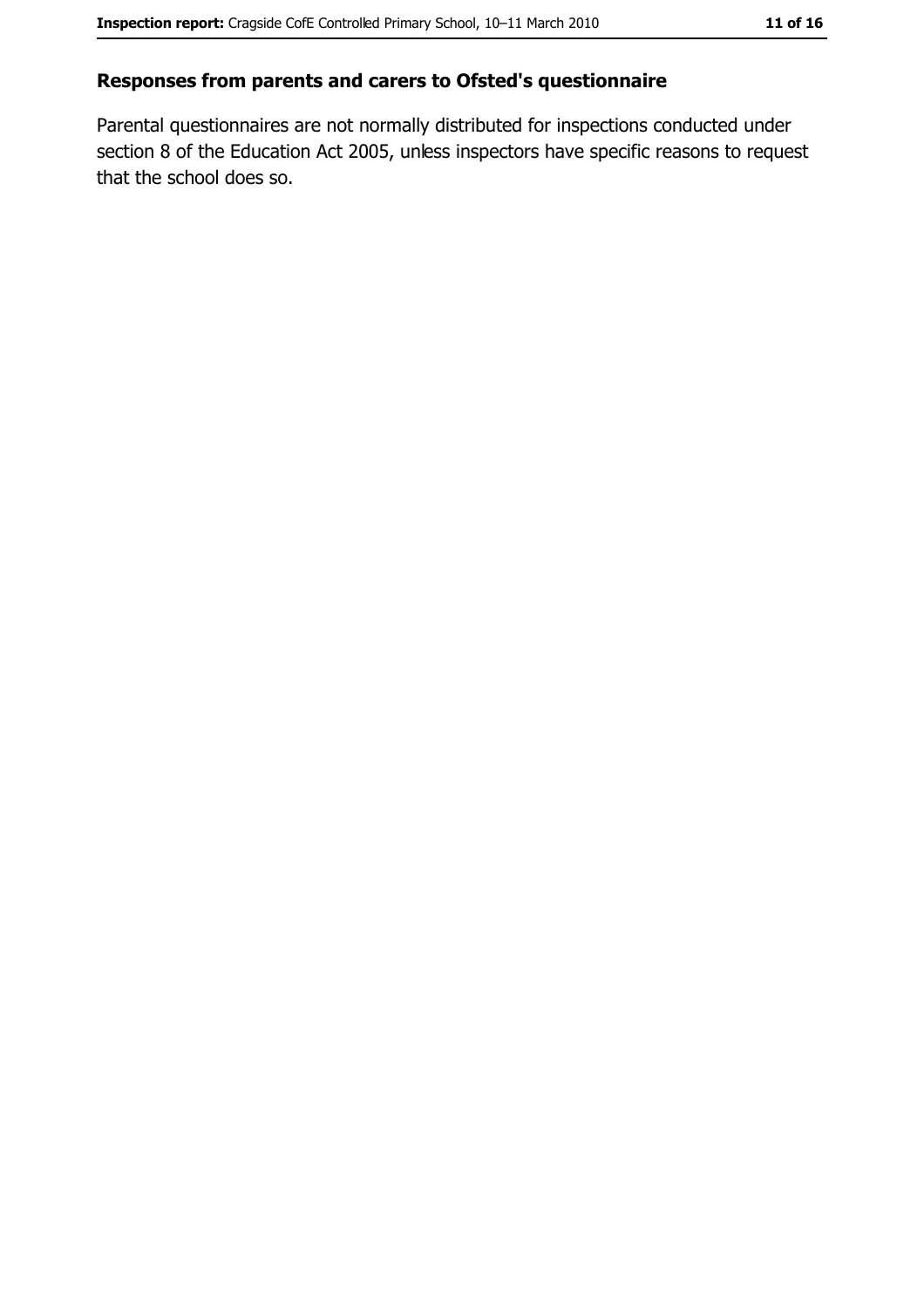# Glossary

| <b>Grade</b> | <b>Judgement</b> | <b>Description</b>                                                                                                                                                                                                               |
|--------------|------------------|----------------------------------------------------------------------------------------------------------------------------------------------------------------------------------------------------------------------------------|
| Grade 1      | Outstanding      | These features are highly effective. An oustanding<br>school provides exceptionally well for its pupils' needs.                                                                                                                  |
| Grade 2      | Good             | These are very positive features of a school. A school<br>that is good is serving its pupils well.                                                                                                                               |
| Grade 3      | Satisfactory     | These features are of reasonable quality. A satisfactory<br>school is providing adequately for its pupils.                                                                                                                       |
| Grade 4      | Inadequate       | These features are not of an acceptable standard. An<br>inadequate school needs to make significant<br>improvement in order to meet the needs of its pupils.<br>Ofsted inspectors will make further visits until it<br>improves. |

## What inspection judgements mean

## Overall effectiveness of schools inspected between September 2007 and July 2008

|                       | Overall effectiveness judgement (percentage of<br>schools) |      |                     |                   |
|-----------------------|------------------------------------------------------------|------|---------------------|-------------------|
| <b>Type of school</b> | <b>Outstanding</b>                                         | Good | <b>Satisfactory</b> | <b>Inadequate</b> |
| Nursery schools       | 39                                                         | 58   | 3                   | 0                 |
| Primary schools       | 13                                                         | 50   | 33                  | 4                 |
| Secondary schools     | 17                                                         | 40   | 34                  | 9                 |
| Sixth forms           | 18                                                         | 43   | 37                  | $\overline{2}$    |
| Special schools       | 26                                                         | 54   | 18                  | $\overline{2}$    |
| Pupil referral units  | 7                                                          | 55   | 30                  | 7                 |
| All schools           | 15                                                         | 49   | 32                  | 5                 |

New school inspection arrangements were introduced on 1 September 2009. This means that inspectors now make some additional judgements that were not made previously.

The data in the table above were reported in The Annual Report of Her Majesty's Chief Inspector of Education, Children's Services and Skills 2007/08.

Percentages are rounded and do not always add exactly to 100. Secondary school figures include those that have sixth forms, and sixth form figures include only the data specifically for sixth form inspection judgements.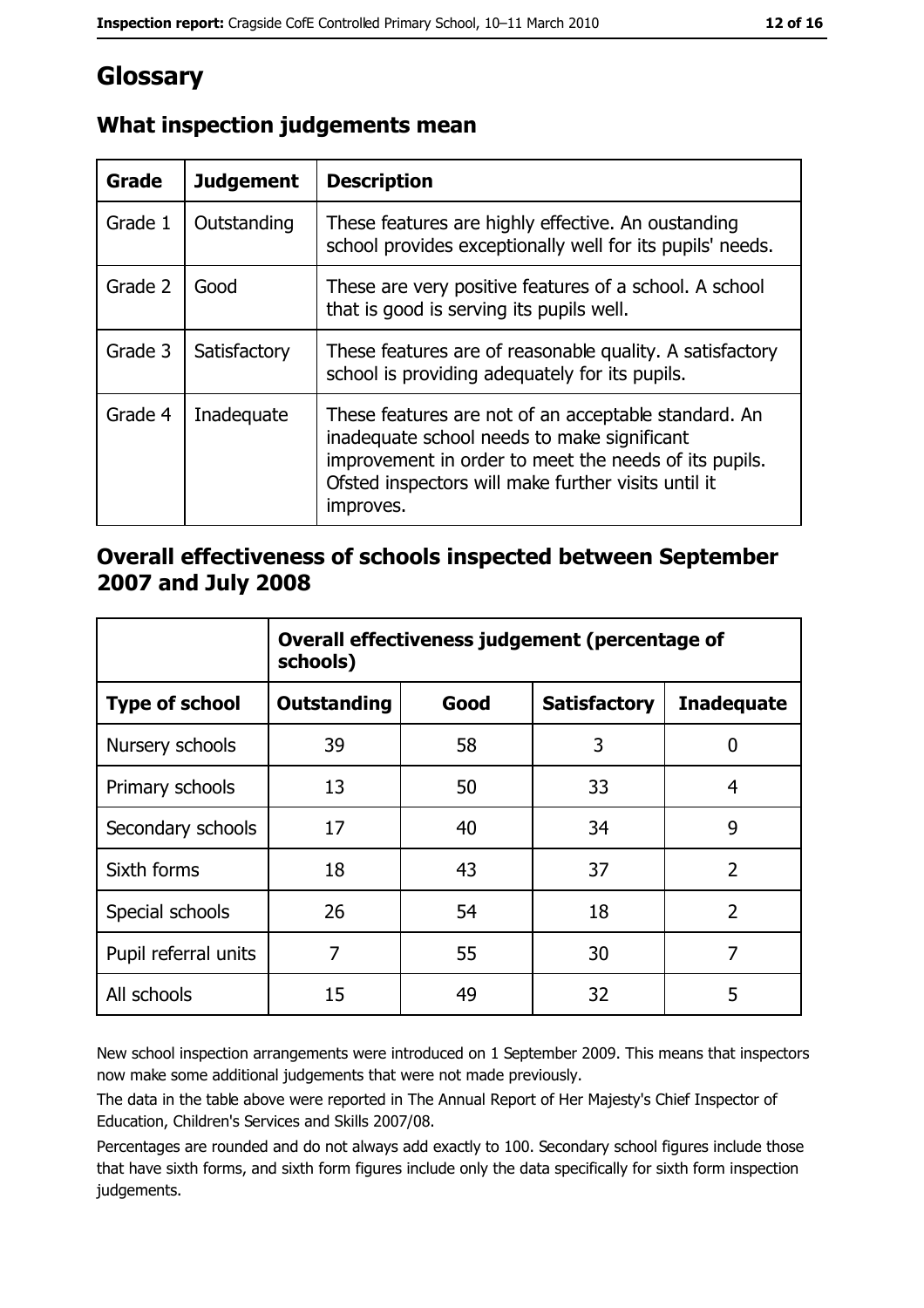# **Common terminology used by inspectors**

| Achievement:                  | the progress and success of a pupil in<br>their learning, development or training.                                                                                                                                                                                                                           |  |
|-------------------------------|--------------------------------------------------------------------------------------------------------------------------------------------------------------------------------------------------------------------------------------------------------------------------------------------------------------|--|
| Attainment:                   | the standard of the pupils' work shown by<br>test and examination results and in<br>lessons.                                                                                                                                                                                                                 |  |
| Capacity to improve:          | the proven ability of the school to<br>continue improving. Inspectors base this<br>judgement on what the school has<br>accomplished so far and on the quality of<br>its systems to maintain improvement.                                                                                                     |  |
| Leadership and management:    | the contribution of all the staff with<br>responsibilities, not just the headteacher,<br>to identifying priorities, directing and<br>motivating staff and running the school.                                                                                                                                |  |
| Learning:                     | how well pupils acquire knowledge,<br>develop their understanding, learn and<br>practise skills and are developing their<br>competence as learners.                                                                                                                                                          |  |
| <b>Overall effectiveness:</b> | inspectors form a judgement on a school's<br>overall effectiveness based on the findings<br>from their inspection of the school. The<br>following judgements, in particular,<br>influence what the overall effectiveness<br>judgement will be.                                                               |  |
|                               | The school's capacity for sustained<br>improvement.<br>Outcomes for individuals and groups<br>of pupils.<br>The quality of teaching.<br>The extent to which the curriculum<br>meets pupil's needs, including where<br>relevant, through partnerships.<br>The effectiveness of care, guidance<br>and support. |  |
| Progress:                     | the rate at which pupils are learning in<br>lessons and over longer periods of time. It<br>is often measured by comparing the<br>pupils' attainment at the end of a key<br>stage with their attainment when they<br>started.                                                                                 |  |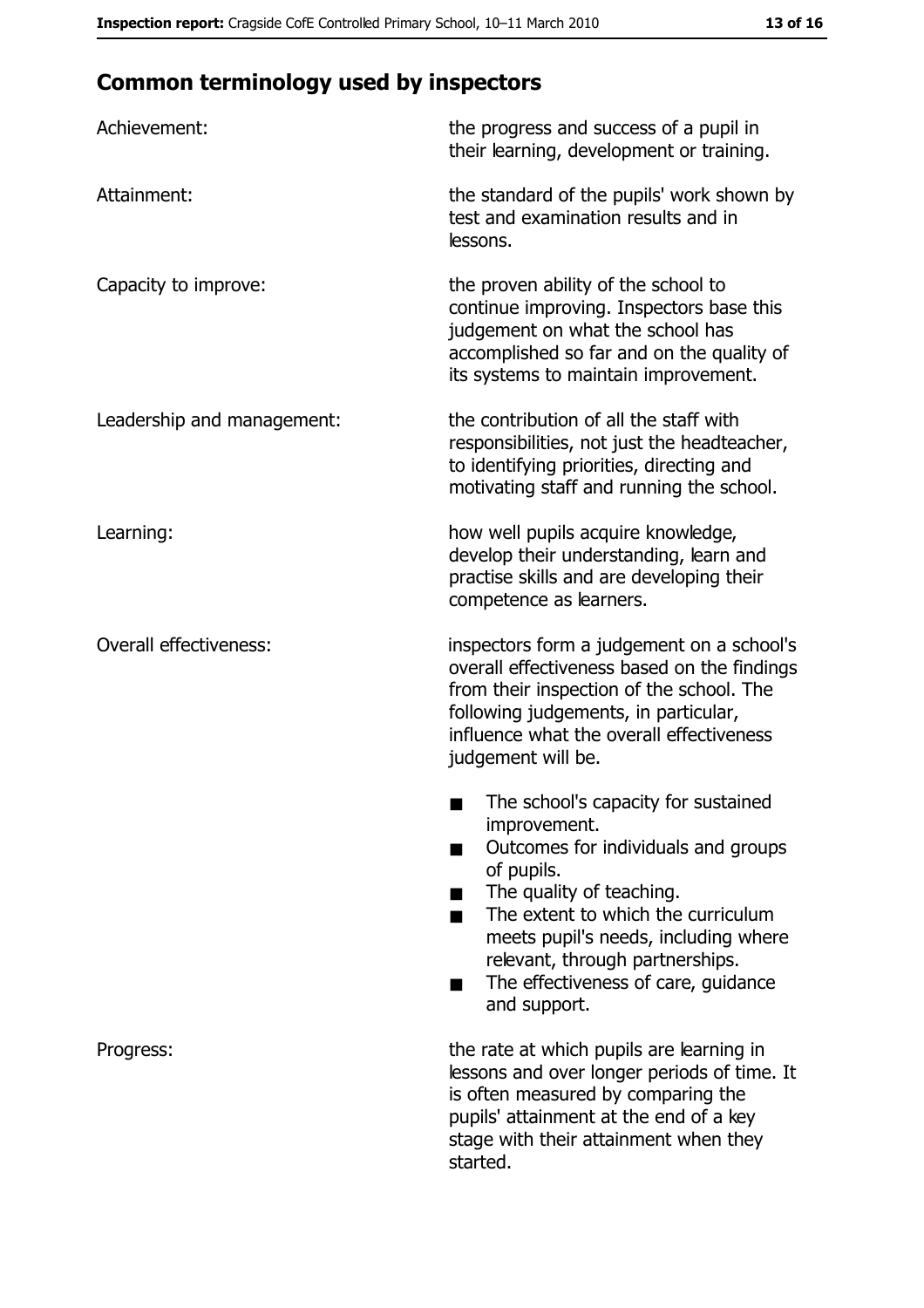This letter is provided for the school, parents and carers to share with their children. It describes Ofsted's main findings from the inspection of their school.



#### 12 March 2010

#### **Dear Pupils**

Inspection of Cragside Church of England Primary School, Northumberland, NE23 6LN Thank you for making the inspection team so welcome when we visited your school. A special thanks to those of you who spoke to us. It was good to hear from some of you how much better you think the school is and how much you appreciate the space and beautifully maintained accommodation you now work and play in. It is also good to see that you are attending more regularly. We believe the school has made good progress since being placed in special measures following the last inspection in November 2008. As a result, the school is no longer a cause for concern and we have judged the school to be good overall. As a result of the good actions taken by the headteacher and staff, the standards you attain have improved. Aspects that we have judged to be good include:

- the quality of teaching overall and the progress you are making in lessons  $\blacksquare$
- your behaviour and the relationships between teachers and yourselves, and your  $\blacksquare$ relationships with each other
- your personal, social, emotional, spiritual, moral and cultural development  $\blacksquare$
- the actions the school takes to keep you safe  $\blacksquare$
- the care, quidance and support you receive from all adults and the way they work  $\blacksquare$ hard to make sure you are all included equally into the life of the school
- the leadership and management of your headteacher, deputy headteacher,  $\blacksquare$ managers and staff in making the required improvements to the school.

The headteacher, governors and staff are constantly striving to improve the school. We have asked them to make sure all teaching in school is as good as the best and to develop the curriculum to make it more interesting and engaging for you. We have also asked them to make sure children in the Early Years Foundation Stage are always challenged to do their best and to provide more equipment that lets them travel about on wheels, such as large bikes.

On behalf of the team, I extend my best wishes to you all during your remaining time in school and for your eventual move into secondary school. You can help to improve your school further by coming to school regularly and maintaining your very positive attitudes and good behaviour.